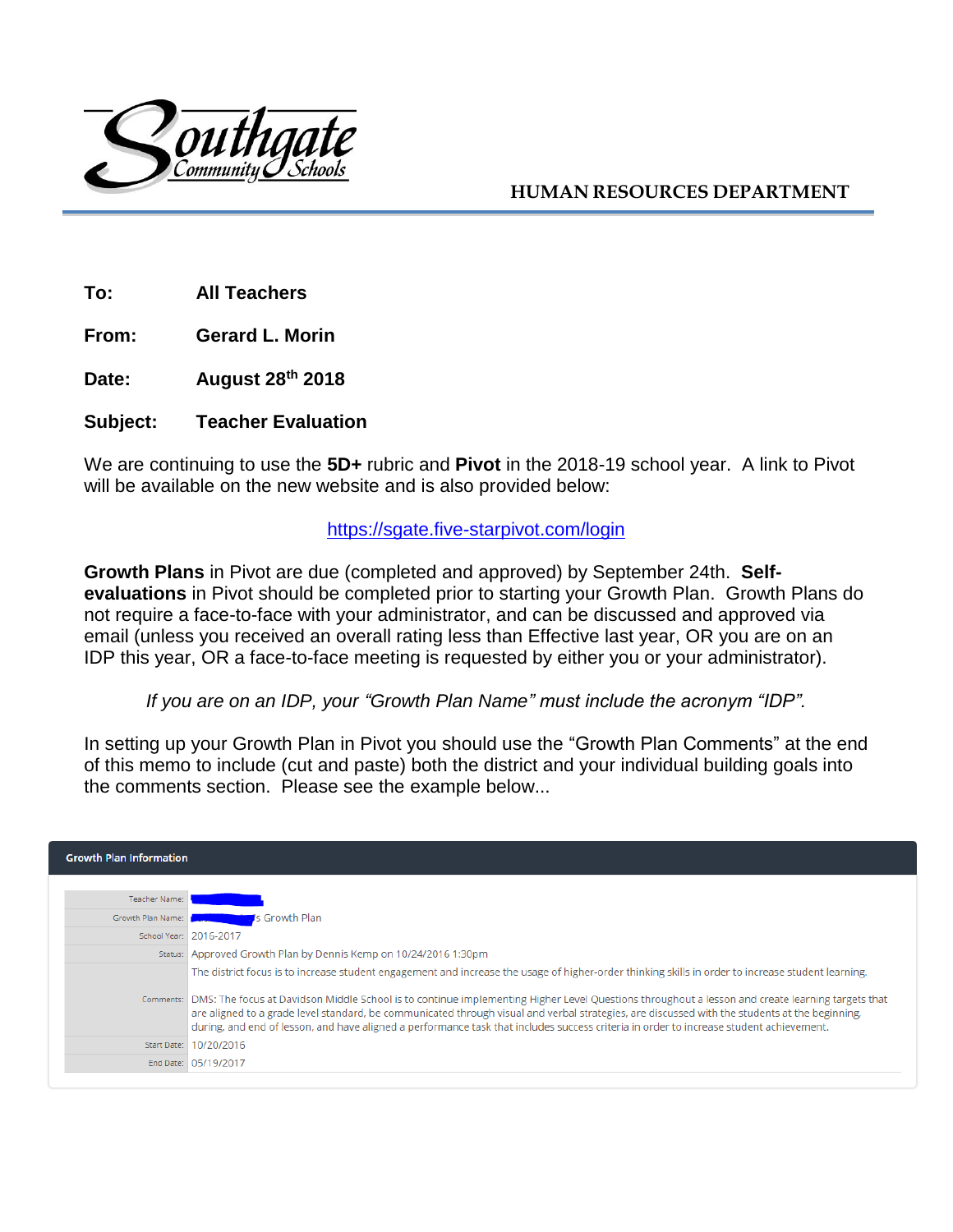In your growth plan you must indicate your **Areas of Focus**. You should select 3 to 5 Indicators out of 2 to 3 Dimensions (if you are on an IDP, your administrator will help pick these with you). *IN ADDITION* to these 3 to 5 Areas of Focus, you must also select **P5 Success Criteria** as our district-wide Area of Focus. See example below.

| <b>Area Of Focus</b> |                                                                                                                                                                                                                                                                                                                                                                                                                                                                                                                                                                                                                        |
|----------------------|------------------------------------------------------------------------------------------------------------------------------------------------------------------------------------------------------------------------------------------------------------------------------------------------------------------------------------------------------------------------------------------------------------------------------------------------------------------------------------------------------------------------------------------------------------------------------------------------------------------------|
|                      | Rubric 5D+™ Rubric for Instructional Growth and Teacher Evaluation v.3                                                                                                                                                                                                                                                                                                                                                                                                                                                                                                                                                 |
|                      | Dimension Student Engagement                                                                                                                                                                                                                                                                                                                                                                                                                                                                                                                                                                                           |
|                      | Indicator Opportunity and support for participation and meaning making                                                                                                                                                                                                                                                                                                                                                                                                                                                                                                                                                 |
| <b>Comments</b>      | I will focus on making more "real-world" connections for the math we are doing in class. Students find it difficult to make meaningful connections with<br>math when it does not involve their real lives. I will use the classroom material, as well as real life type problems to help make those connections and<br>find meaning in math. Also, I will be focusing on more participation within the classroom (ex. problems on the board, group work with jobs so that no<br>one is able to slide by, and have students bring in math problems or scenarios into class so we can make those real world connections) |

Your final Effectiveness rating will be based on the following components and proportions: **60% Professional Practice** (5D+ Rubric, formerly 75%) **20% Student Growth** (what used to be the other 25%) **20% State Assessment** (details below)

The **Student Growth** component of your evaluation should be entered into the "Goal" section of your growth plan (see below). Please see your building administrator for details regarding appropriate Student Growth Goals. New this year, you only need one assessment per student (except Enrichment teachers who are in multiple buildings). See your administrator for details.

Start date is when you type it in. End date is May 24<sup>th</sup>.

| Goal <sup>O</sup><br><b>REMOVE</b> |                                                                                                                         |
|------------------------------------|-------------------------------------------------------------------------------------------------------------------------|
|                                    |                                                                                                                         |
| Start Date <sup>O</sup>            |                                                                                                                         |
| End Date $\Theta$                  |                                                                                                                         |
| Goal                               |                                                                                                                         |
| Action Steps <sup>O</sup>          | Action 1 -<br>Action 2 -                                                                                                |
|                                    | Evidence of Achievement <sup>o</sup> This section will be filled in by the Teacher after Growth Plan has been Approved. |

*\*All student assessments and data points supporting growth goals should be entered into MIStar DnA*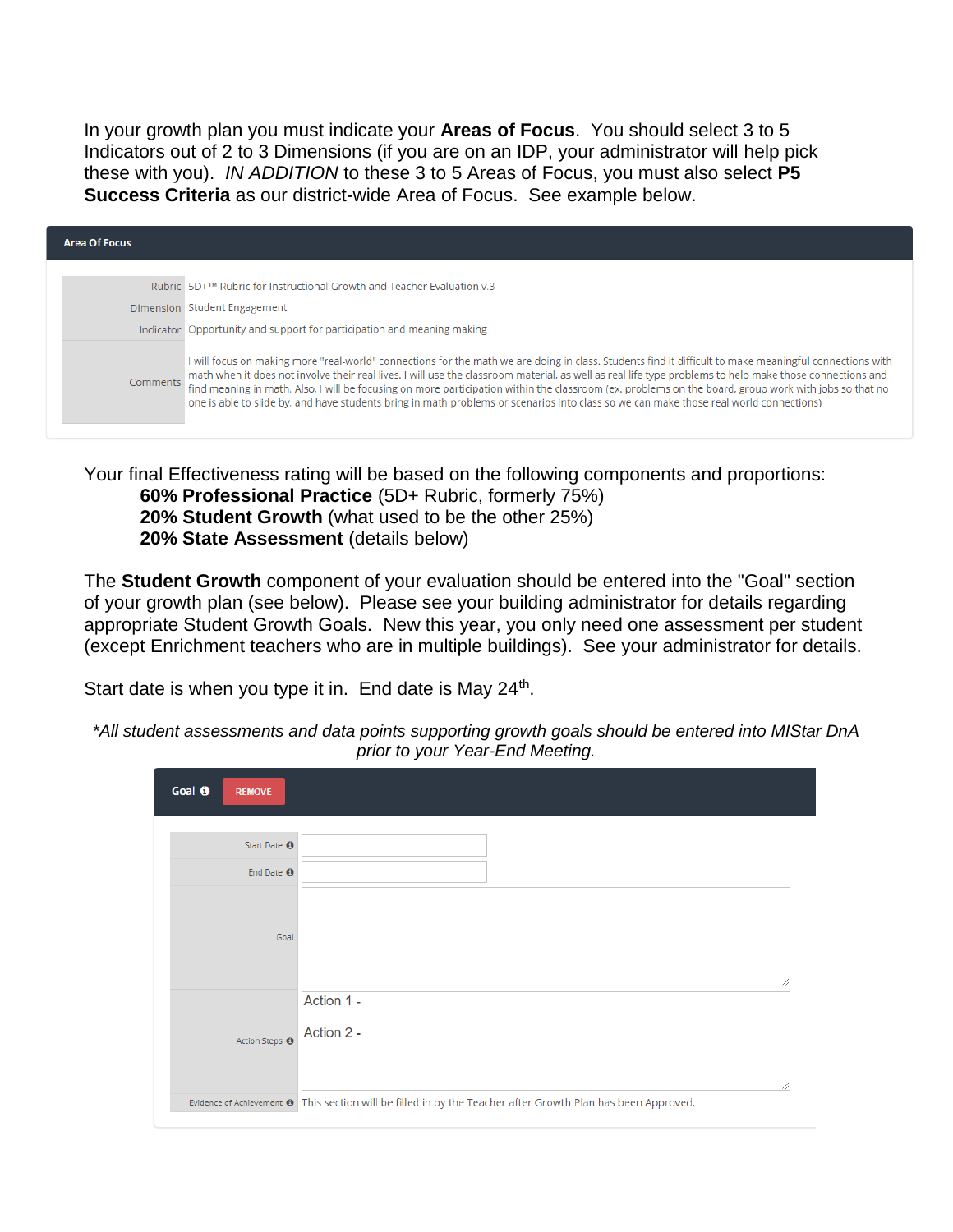For the **State Assessment** portion of your evaluation, each teacher will receive a "Building Score" based on the teacher's building assignment. We are using the Student Growth Percentiles published by MDE and applying the MDE recommended scoring band for Student Growth Percentiles below. These will be available and shared at the Mid-Year meetings.

|          | Ineffective = 1   Minimally Effective = 2   Effective = 3   Highly Effective = 4 |              |     |
|----------|----------------------------------------------------------------------------------|--------------|-----|
| Under 20 | $20+$ under 40                                                                   | 40+ under 60 | 60+ |

Different for this year, you will not receive separate feedback on 2<sup>nd</sup> and 4<sup>th</sup> observations. This feedback will be included in your Mid-Year Conference (following your 2nd observation) and your Year-End Conference (following your 4<sup>th</sup> observation). Those on an IDP will receive feedback on all observations and a face-to-face meeting after at least the 1<sup>st</sup> and 3<sup>rd</sup> observations.

For all observations, you will receive "Noticings and Wonderings" within 3 days of your observation. You will have 3 days to respond in Pivot. For observations 1 and 3, you will receive feedback within 3 days of your response.

### Completion dates for 2018-19 school year:

| Dates (by or before) | <b>Actions</b>                                                                                                                              |  |  |
|----------------------|---------------------------------------------------------------------------------------------------------------------------------------------|--|--|
| September 24th       | Self-Assessment and Growth Plan in Pivot and Growth Plan Approved.<br>If applicable: Goals setting conference, Pre-Inquiry Cycle Conference |  |  |
| November 9th         | 1st Observation                                                                                                                             |  |  |
| December 21st        | 2nd Observation                                                                                                                             |  |  |
| January 25th         | Mid-year goals conference and progress report, Mid-Year Post-Inquiry Cycle Conference                                                       |  |  |
| March 11th           | 3rd Observation                                                                                                                             |  |  |
| May 6th              | 4th Observation                                                                                                                             |  |  |
| May 24th             | Year-end conference, Year-End Post-Inquiry Cycle Conference                                                                                 |  |  |